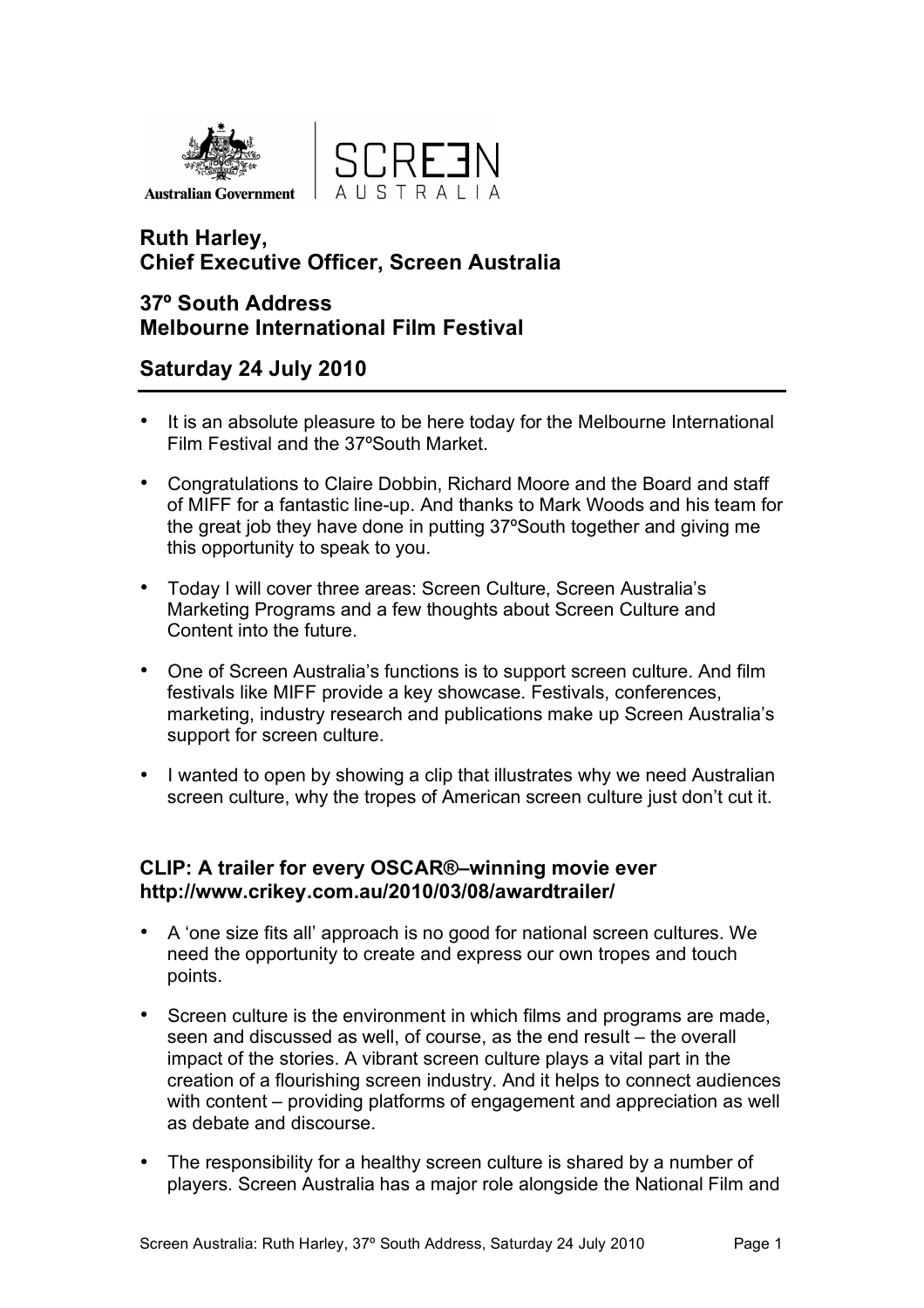Sound Archive, the state screen agencies and governments, local governments and commercial sponsorship as well as the rich array of festivals, events and publications themselves.

- You only have to look at the acknowledgements page in the MIFF program to see how many organisations have had a hand in supporting this festival.
- They should all be applauded for the different ways in which they contribute. For an energetic and diverse screen culture to develop, support from all these players for events throughout Australia is crucial. Culture is by definition a shared responsibility.
- Screen culture is of course just one part of the totality that is Australian culture. Architecture, design, visual and performing arts, software and interactive content, music, writing, publishing as well as the film, television and radio industries are interconnected and interdependent. The health of each of these segments affects many if not all other parts. Therefore when we talk about screen culture we are acknowledging a broader cultural contribution to a number of interconnected industries within the broad church that is Australian culture.
- Our Marketing Department manages a large part of Screen Australia's support for screen culture activities. The Marketing area, like the rest of Screen Australia, is driven by three goals: creative storytelling, audience engagement and increasing business sustainability.
- We support the production community through a diverse range of marketing activities. We partner in events like 37ºSouth with key industry players. We engage in strategic collaborations with specialist organisations. US company Emerging Pictures is showcasing Australian films in the US. Recent releases are *The Waiting City* and *Charlie and Boots*. We offer professional development opportunities like *Working the X-Factor*. We help to promote Australian screen product and talented practitioners domestically and internationally.
- We are reviewing our Marketing programs in the context of a reduced Government allocation and a changing media landscape. Our marketing activity is currently focused on five areas of activity: distribution, business facilitation, professional development, promotion and screen culture.
- Our theatrical **Prints and Advertising (P&A) program** provides distributors with loans to share the risk of mainstream domestic campaigns designed to increase audience size and revenue. For example, Screen Australia partnered with Roadshow to share some of the risk involved with the 230+ print release of *Bran Nue Dae*. Joel Pearlman and his fantastic marketing team felt encouraged to give the film a broad release and in turn we benefited from a fabulous audience response, with the film making some \$7.6 million at the box office.
- The P&A fund is working well to contribute towards growing box office results and the subsequent ancillaries. This financial year we will again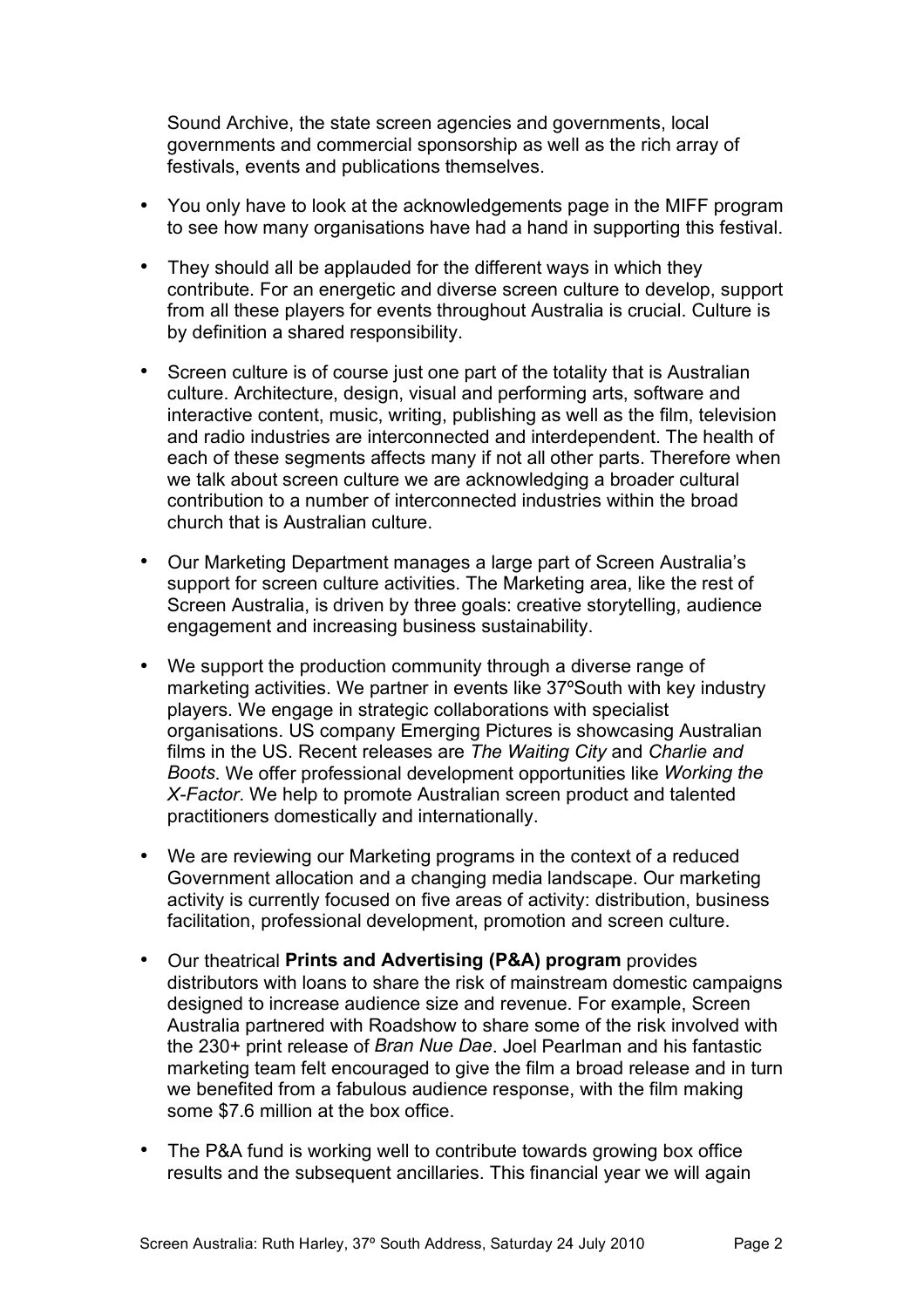have a revolving fund of \$2 million to assist a broad range of Australian films to be more ambitious in reaching their audience.

- Screen Australia also plays an important role in encouraging new thinking around how we can share Australian content with audiences. To achieve this, we are rejigging the innovative distribution function by devolving its management to a number of distribution partners. The **Innovative Distribution Partnership Program** recognises that new models are enabling access to expanding markets.
- The Program offers the opportunity to enhance the marketing, promotion and advertising activity of a wide variety of Australian content including low-budget feature films, documentaries, short films or content made for online and mobile platform delivery. The aim is to increase audiences for content that does not fit into a traditional distribution and exhibition paradigm.
- For example, one project that we are supporting explores the potential for reformatting existing material through emerging distribution channels. Over the last two years Arenamedia, led by one of our Board members, Robert Connolly, has been repurposing their existing catalogue of film. The 2001 film *The Bank* is being reworked into 16 x 5-minute mobisodes designed for online and mobile devices. Arenamedia is targeting audiences via sites like iTunes, Amazon.com and ABC Online as well as digital media sites, telco websites and third party corporate websites. They are currently looking at how to create a business model that uses new distribution methods to share existing repurposed content with new audiences.
- While we haven't got a clip from this project ready to show you, I wanted to give you an idea of what it could look like – with a similar idea that has been applied to *Lord of the Rings: Return of the King*.

#### **CLIP: LORD OF THE RINGS: Return of the king http://www.youtube.com/watch?v=vxuZuXPouqM&feature=related**

- I am not sure why Arenamedia will need 16 episodes!
- Our Innovative Distribution partners will be funded to release a minimum number of projects for a two-year period. We are very excited about the potential of this and have increased our financial commitment to it. We are calling for proposals from specialist distributors with proven market experience.
- The **Festivals, Special Events and Conferences program** aims to promote Australian productions and practitioners via significant domestic showcases. Funding will be provided to established film festivals, national touring programs and to major standalone conferences.
- These events increase access to curated screen programs and provide opportunities for critical debate. They also support the market profiles of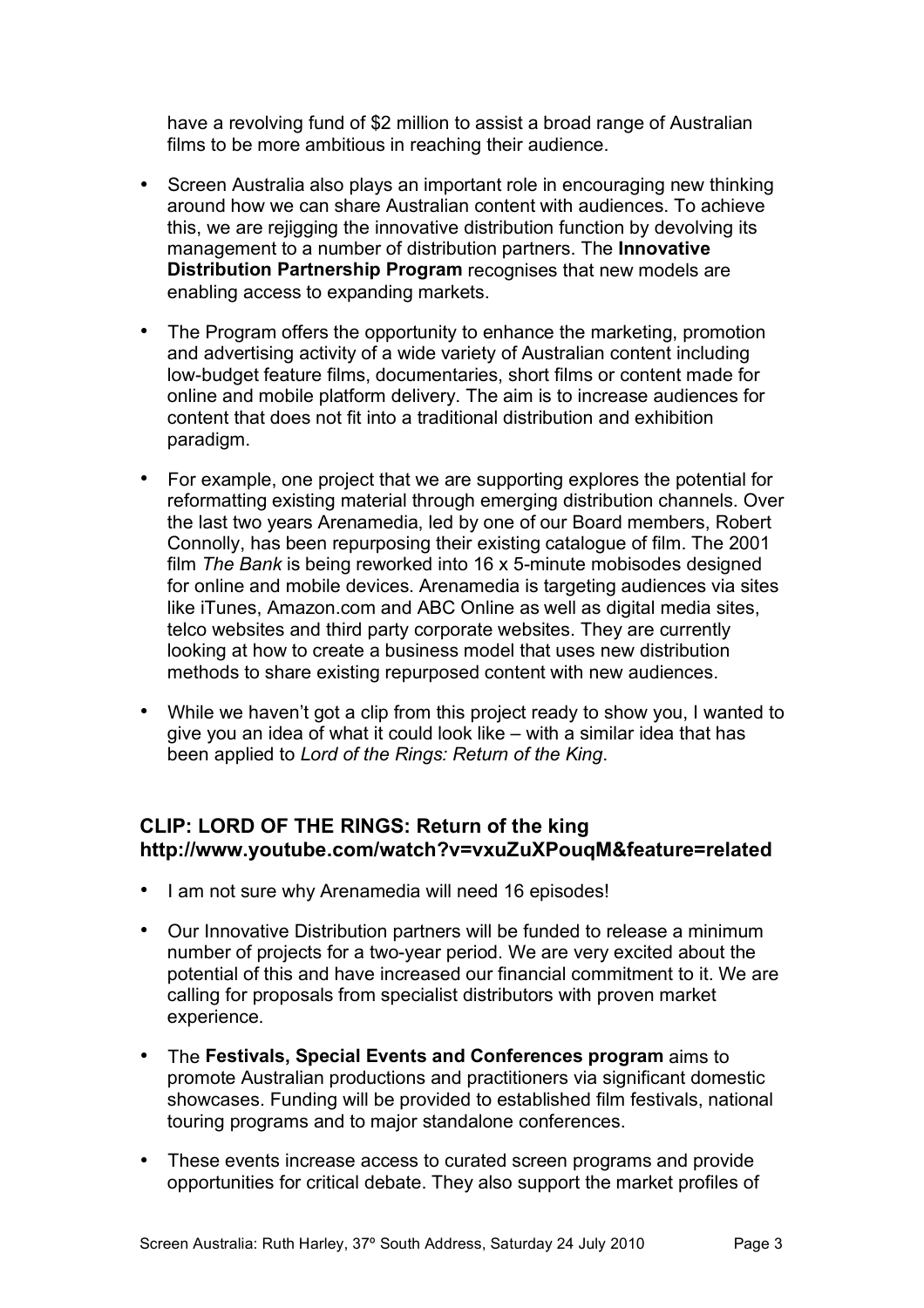Australian films. They promote the national industry and its practitioners and play a vital role in growing screen culture.

- **Festivals** help broaden audiences. Because of the important role played by capital city festivals in encouraging new audiences through quality programming, we are locking in triennial funding arrangements for **film festivals in Melbourne, Sydney, Brisbane, Perth, Adelaide and Canberra**. This includes associated market activity such as 37ºSouth. We have begun discussions with the Northern Territory Film Office regarding a strategic direction for film festivals in Territory and we are about to start discussions with Screen Tasmania about their festival strategy.
- **The next tier of Australian film festivals** also plays a role in increasing audience engagement with current Australian product. We are inviting these festivals to apply for triennial funding. In a climate of reduced allocation, it will be a very competitive round. We will focus our support on festivals that showcase quality Australian productions.
- We are also negotiating three-year funding for SPAA, the Writers' Guild and the Directors Guild. This funding allows them to run masterclasses, workshops and networking events. Triennial funding will also provide support for the annual conferences that are fundamental to encouraging debate and sharing information about screen production. We are also locking in funding to the AIDC to provide certainty for the annual documentary conference.
- **Awards** showcase and promote the achievements of Australian practitioners to audiences. We looked closely at how the awards that we fund met this aim. We have decided to fund only the national industry awards, the AFI and IF Awards.
- Research into our **travel grants** indicated that our support was more generous than any comparable international program. Furthermore much of the travel supported has been non-strategic. We will now provide travel to attend international premieres and market activity at major events in film, new media, documentary, animation and short film. Guidelines will be available on our site from Monday. The experiences of practitioners who are supported for travel will then be shared with others through our website.
- In addition, when feature films are given a Screen Australia letter of interest signalling that they are market ready, they may be eligible for a **\$7,000 travel loan** to enable the producer to advance financing.
- The Dedicated Marketing Budget (aka QMB) means that Screen Australia is now providing the projects it invests in with the funds to create marketing collateral like trailers and key art within the film's budget. Therefore we are anticipating that only non-Screen Australia funded projects will access our **International Festival Materials fund** in the future.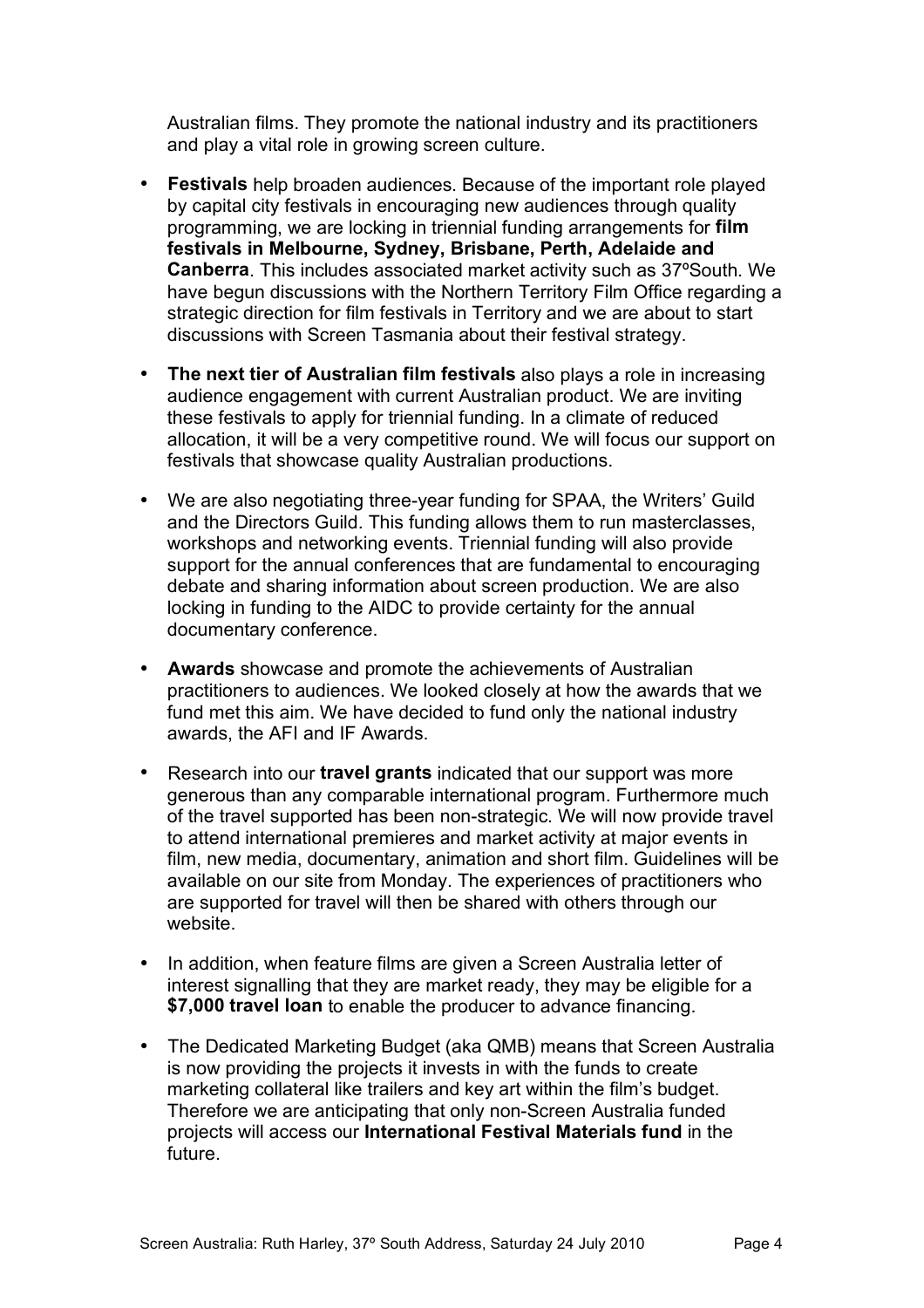- Screen Australia will offer enhanced business facilitation and services across key markets including MIPTV, MIPCOM, Berlin and Cannes along with networking opportunities and matchmaking activities.
- Our presence at MIPCOM in October includes a **children's content matchmaking event**. It will connect Australian children's producers with international commissioners, distributors and producers to forge coproduction partnerships. We are hosting four other producer-networking events. One will be an **Australian spotlight** to showcase talent and content and a **Working with Australia workshop** to explain why and how to do business with Australia through tax incentives and the co-pro program. We also extending our market stand and will provide producers with an opportunity to sublease dedicated space.
- Screen Australia's research and strategy activities also play a role in the development of screen culture through leading discussion about important industry issues.
- Our **Research and Publications Partnerships** will provide funding for new titles and research ideas. This fund will also provide opportunities for those publications that have previously received funding. This program will be focused on audience development for contemporary Australian screen content. A total of \$150,000 will be made available annually.
- As part of this program we are partnering with the ABC on a three-year research project called **Spreading Fictions**. The project asks 'Where do Australians now get their audiovisual stories and how might they get them in the future?' The research will draw a comprehensive picture of audiovisual distribution together with policy implications. The chief investigators on **Spreading Fictions** are Jock Given from Swinburne Uni and Gerard Goggin from UNSW.
- I want to now talk about the future of screen culture and content. But first a clip.

### **SLIDE 17 – CLIP: THE FUTURE OF PUBLISHING http://www.youtube.com/watch?v=Weq\_sHxghcg&feature=player\_ embedded**

- I wanted to show you this clip as it made me contemplate the paradoxes of media in an evolving world. There's a lot of change afoot, and this change needs to be embraced by our industry. For example, book sales for Kindle have now overtaken paperback book sales at Amazon.com, the world's biggest bookstore. It is an extraordinary paradigm shift – after 15 years of imagining, it suddenly happened.
- The big issue for us all, is how to maximise the opportunities of the 'digital age'. How do we determine what support is required to continue Australia's screen culture into the future?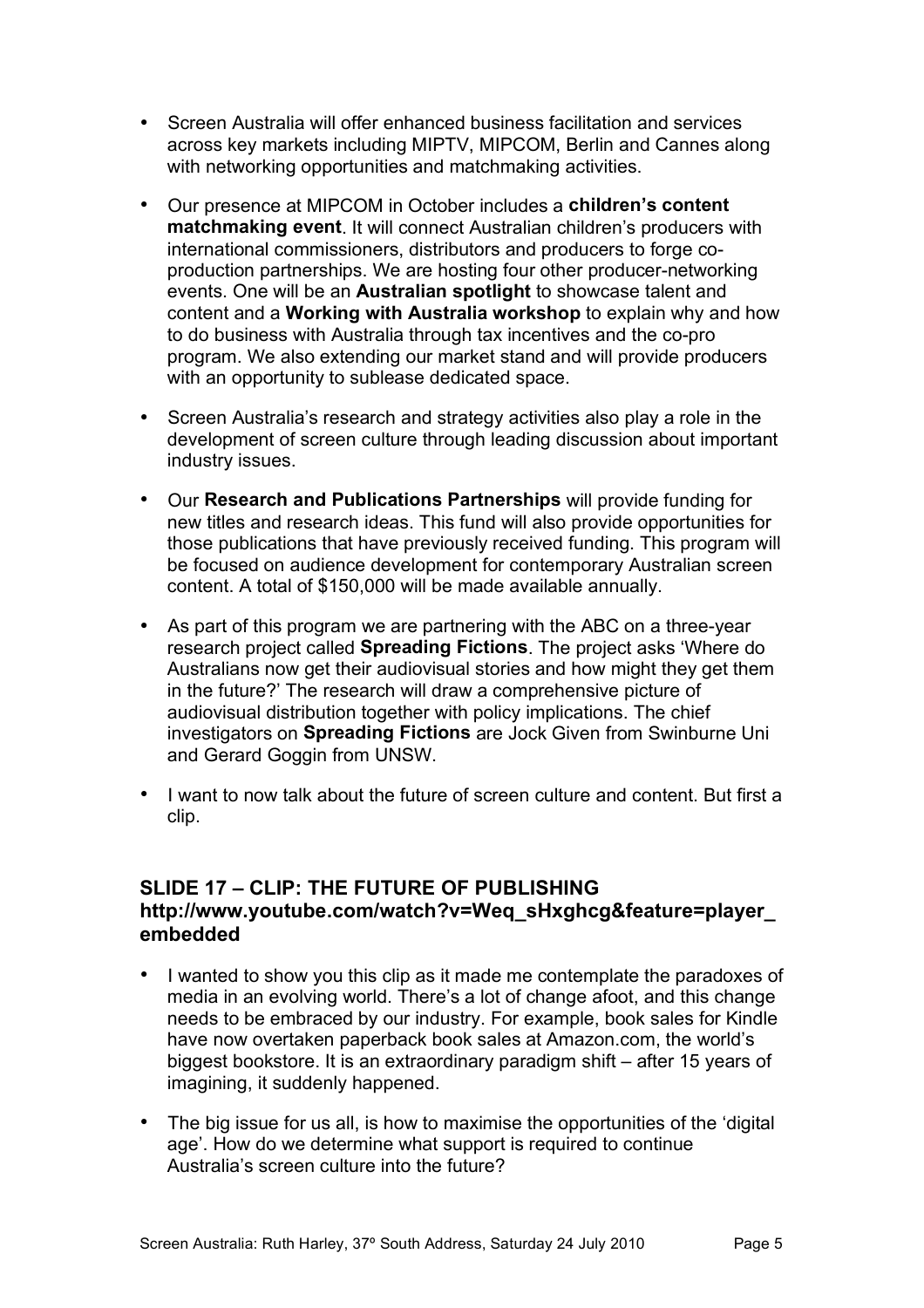- The challenges for us all in the upcoming months and years will be to work closely with Government to help frame what this changing world means. How should Screen Australia and the wider audiovisual sector be funded to continue to provide Australians with a reflection of themselves in an unregulated new space like the NBN?
- Now I want to turn my attention to Screen Australia's submission to the 2010 Review.
- As a background to this Review, Screen Australia conducted new, original research on individual production businesses: analysis of the production credits (producers and production companies) for feature film, TV drama and documentary projects held in Screen Australia's databases; and a survey of production businesses (also drawn from Screen Australia's databases) which have made at least one feature film, TV drama or documentary project over the last 10 years.
- One of the characteristics of consistent and profitable business and therefore sustainable business – was a greater likelihood to be involved in New Media and to be collaborative and engaged in a broad range of content.
- Only 18% of respondents to our Business Survey are involved in some way in New Media. It's not enough for sure but there are some terrific projects being created.
- These projects include *Slide*, an exciting integrated multi-platform drama experience that tracks five teens as they smash their way into adulthood. The series includes a central destination website, character websites, social networks as well as interactive websites which drive and reflect storylines from the TV series.
- *My Place* is a rich digital media environment. As well as the 52 episodes produced for series 1 and 2, a broadband interactive timescape has been created. This site explores the minute details of each child's life and the events in their world.
- We believe there should be clear opportunities and incentives to assist screen businesses to develop more innovative forms of content like these and to distribute traditional linear stories through innovative means.
- We have highlighted in our submission that low-budget projects and alternative distribution models are currently missing out on the support provided to higher budget projects and those with traditional release strategies. Lowering the QAPE threshold for the Producer Offset is one way to address this. If this were to be combined with increased direct funding support for Australian content in emerging media, it would help address the relatively small amounts of Australian content available on these platforms.